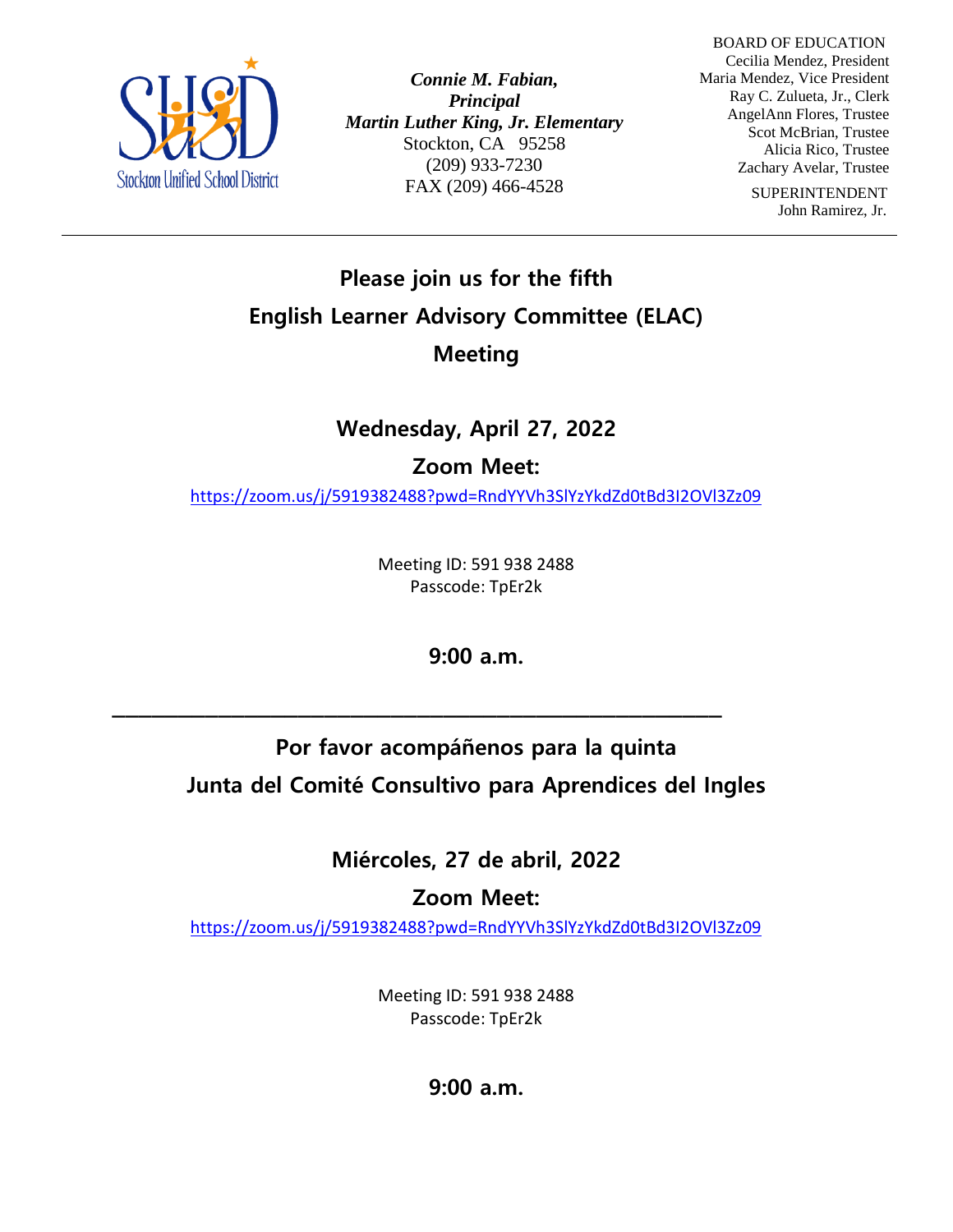

*Connie M. Fabian, Principal Martin Luther King, Jr. Elementary* Stockton, CA 95258 (209) 933-7230 FAX (209) 466-4528

 BOARD OF EDUCATION Cecilia Mendez, President Maria Mendez, Vice President Ray C. Zulueta, Jr., Clerk AngelAnn Flores, Trustee Scot McBrian, Trustee Alicia Rico, Trustee Zachary Avelar, Trustee

> SUPERINTENDENT John Ramirez, Jr.

### **English Learner Advisory Committee (ELAC) Martin Luther King, Jr. Elementary School Second Meeting – April 27, 2022 Room 59 and Zoom Meet:** <https://zoom.us/j/5919382488?pwd=RndYYVh3SlYzYkdZd0tBd3I2OVl3Zz09>

Meeting ID: 591 938 2488 Passcode: TpEr2k **9:00 a.m.**

#### **Agenda Items Person Responsible** 1. Welcome/Opening President President President 2. Approval of Minutes from February 2, 2022 meeting 3. Reports 3.1 DELAC Report DELAC Representative 3.2 SSC Report SSC Representative 4. Old Business Chairperson/Principal 5. New Business 5.1 Review language census data and impact on site Chairperson/Principal 5.2 Discuss results of needs assessment Chairperson/Principal 5.3 Gather recommendations from ELAC to be shared with the Site Chairperson/Principal Council (to inform the Site EL Plan/SPSA) 5.4 Review effectiveness of ELAC activities (current school year) Chairperson/Principal 5.5 Plan for next school year 6. Upcoming Events/Announcements Principal/Designee 7. Public Comments Group 8. Adjournment President/Chairperson

#### **Comité Consultivo para Aprendices del Ingles**

**Escuela Martin Luther King, Jr. Primera Junta- 27 de febrero, 2022 Salón 59 y Zoom Meet:** <https://zoom.us/j/5919382488?pwd=RndYYVh3SlYzYkdZd0tBd3I2OVl3Zz09> Meeting ID: 591 938 2488 Passcode: TpEr2k **9:00 a.m.**

| Asuntos de Agenda |                                                                            | Persona Responsable   |
|-------------------|----------------------------------------------------------------------------|-----------------------|
| 1.                | Bienvenida/Apertura                                                        | Presidenta            |
| 2.                | Aprobación de Minutas de Febrero 2, 2022                                   |                       |
| 3.                | Reportes                                                                   |                       |
|                   | 3.1 Reporte de DELAC                                                       | Representante DELAC   |
|                   | 3.2 Reporte de SSC                                                         | Representante SSC     |
| 4.                | <b>Asuntos Anteriores</b>                                                  | Presidenta/Directora  |
| 5.                | <b>Asuntos Nuevos</b>                                                      | Presidenta/Directora  |
|                   | 5.1 Revisar los datos del censo de idiomas y el impacto en el sitio        | Presidenta/Directora  |
|                   | 5.2 Discutir los resultados de la evaluación de necesidades                | Presidenta/Directora  |
|                   | 5.3 Reúna las recomendaciones de ELAC para compartirlas con el consejo     | Presidenta/Directora  |
|                   | del sitio (para informar el plan EL/SPSA)                                  |                       |
|                   | 5.4 Revisar la efectividad de las actividades de ELAC (año escolar actual) | Presidenta/Directora  |
|                   | 5.5 Planificación para el próximo año escolar                              | Presidenta /Directora |
| 6.                | Próximos Eventos/Anuncios                                                  | Directora             |